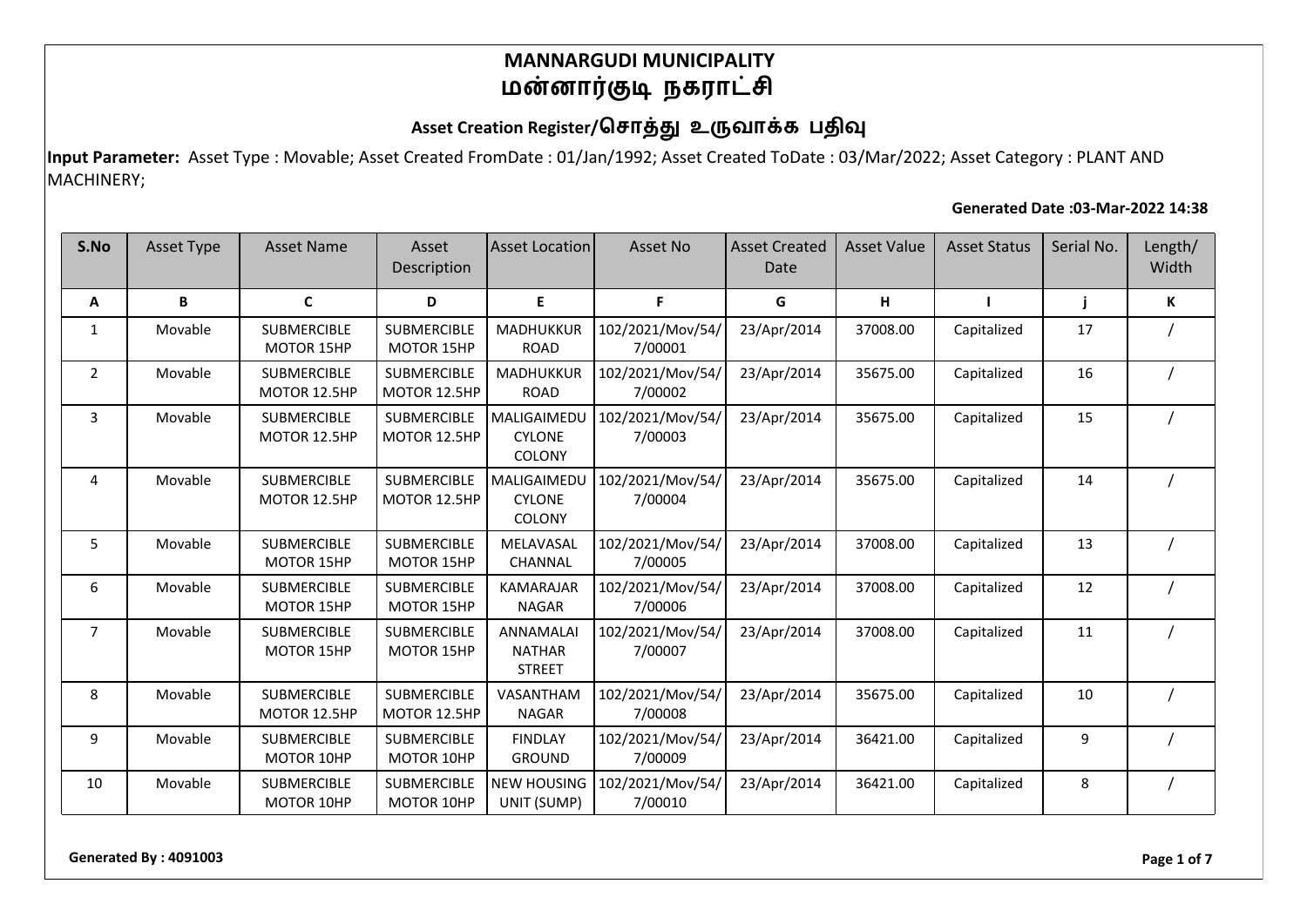| 11 | Movable | <b>SUBMERCIBLE</b><br>MOTOR 12.5HP | SUBMERCIBLE<br>MOTOR 12.5HP        | RAJAGOPALASA<br><b>MY NAGAR</b>                         | 102/2021/Mov/54/<br>7/00011 | 23/Apr/2014 | 35675.00 | Capitalized | 7                       |          |
|----|---------|------------------------------------|------------------------------------|---------------------------------------------------------|-----------------------------|-------------|----------|-------------|-------------------------|----------|
| 12 | Movable | SUBMERSIBLE<br>MOTOR 10HP          | SUBMERSIBLE<br>MOTOR 10HP          | VANNANKULA<br>M                                         | 102/2021/Mov/54/<br>7/00012 | 23/Apr/2014 | 36421.00 | Capitalized | 6                       |          |
| 13 | Movable | <b>SUBMERCIBLE</b><br>MOTOR 10HP   | <b>SUBMERCIBLE</b><br>MOTOR 10HP   | V.O.C ROAD                                              | 102/2021/Mov/54/<br>7/00013 | 23/Apr/2014 | 36421.00 | Capitalized | $\overline{\mathbf{4}}$ |          |
| 14 | Movable | <b>SUBMERCIBLE</b><br>MOTOR 12.5HP | SUBMERCIBLE<br>MOTOR 12.5HP        | V.O.C ROAD<br>(OHT)                                     | 102/2021/Mov/54/<br>7/00014 | 23/Apr/2014 | 35675.00 | Capitalized | 3                       |          |
| 15 | Movable | SUBMERSIBLE<br>MOTOR 12.5HP        | SUBMERSIBLE<br>MOTOR 12.5HP        | <b>POKKOLLAI</b><br><b>ROAD BURIAL</b><br><b>GROUND</b> | 102/2021/Mov/54/<br>7/00015 | 23/Apr/2014 | 35675.00 | Capitalized | $\mathbf{1}$            |          |
| 16 | Movable | <b>SUBMERCIBLE</b><br>MOTOR 12.5HP | <b>SUBMERCIBLE</b><br>MOTOR 12.5HP | E.B. NAGAR<br>(OHT)                                     | 102/2021/Mov/54/<br>7/00016 | 23/Apr/2014 | 35675.00 | Capitalized | 5                       |          |
| 17 | Movable | <b>SUBMERCIBLE</b><br>MOTOR 15HP   | <b>SUBMERCIBLE</b><br>MOTOR 15HP   | <b>POKKOLLAI</b><br><b>ROAD</b>                         | 102/2021/Mov/54/<br>7/00017 | 23/Apr/2014 | 37008.00 | Capitalized | $\overline{2}$          |          |
| 18 | Movable | <b>SUBMERCIBLE</b><br>MOTOR 15HP   | <b>SUBMERCIBLE</b><br>MOTOR 15HP   | <b>NEW HOUSING</b><br>UNIT OHT                          | 102/2021/Mov/54/<br>7/00018 | 18/Apr/2018 | 48284.00 | Capitalized | 19                      |          |
| 19 | Movable | <b>SUBMERCIBLE</b><br>MOTOR 12.5HP | SUBMERCIBLE<br>MOTOR 12.5HP        | <b>MANNAI</b><br><b>NAGAR</b>                           | 102/2021/Mov/54/<br>7/00019 | 23/Apr/2014 | 35675.00 | Capitalized | 18                      |          |
| 20 | Movable | <b>SUBMERCIBLE</b><br>MOTOR 12.5HP | SUBMERCIBLE<br>MOTOR 12.5HP        | 6TH NO<br>CHANNEL                                       | 102/2021/Mov/54/<br>7/00020 | 03/Jul/2017 | 47002.00 | Capitalized | 32                      |          |
| 21 | Movable | <b>SUBMERCIBLE</b><br>MOTOR 12.5HP | SUBMERCIBLE<br>MOTOR 12.5HP        | MELAVASAL<br><b>HOUSING UNIT</b>                        | 102/2021/Mov/54/<br>7/00021 | 03/Jul/2017 | 47002.00 | Capitalized | 30                      |          |
| 22 | Movable | <b>SUBMERCIBLE</b><br>MOTOR 12.5HP | <b>SUBMERCIBLE</b><br>MOTOR 12.5HP | <b>NEW BYE PASS</b><br><b>ROAD</b>                      | 102/2021/Mov/54/<br>7/00022 | 03/Jul/2017 | 47002.00 | Capitalized | 29                      |          |
| 23 | Movable | <b>SUBMERCIBLE</b><br>MOTOR 10HP   | <b>SUBMERCIBLE</b><br>MOTOR 10HP   | <b>MELA PALAM</b>                                       | 102/2021/Mov/54/<br>7/00023 | 01/Mar/2017 | 16049.00 | Capitalized | 28                      |          |
| 24 | Movable | <b>SUBMERCIBLE</b><br>MOTOR 12.5HP | <b>SUBMERCIBLE</b><br>MOTOR 12.5HP | <b>ANDORA</b><br><b>STREET OHT</b>                      | 102/2021/Mov/54/<br>7/00024 | 23/Apr/2014 | 44764.00 | Capitalized | 27                      |          |
| 25 | Movable | <b>SUBMERCIBLE</b><br>MOTOR 12.5HP | SUBMERCIBLE<br>MOTOR 12.5HP        | <b>MANNAI</b><br><b>NAGAR</b>                           | 102/2021/Mov/54/<br>7/00025 | 23/Apr/2014 | 35675.00 | Capitalized | 26                      | $\prime$ |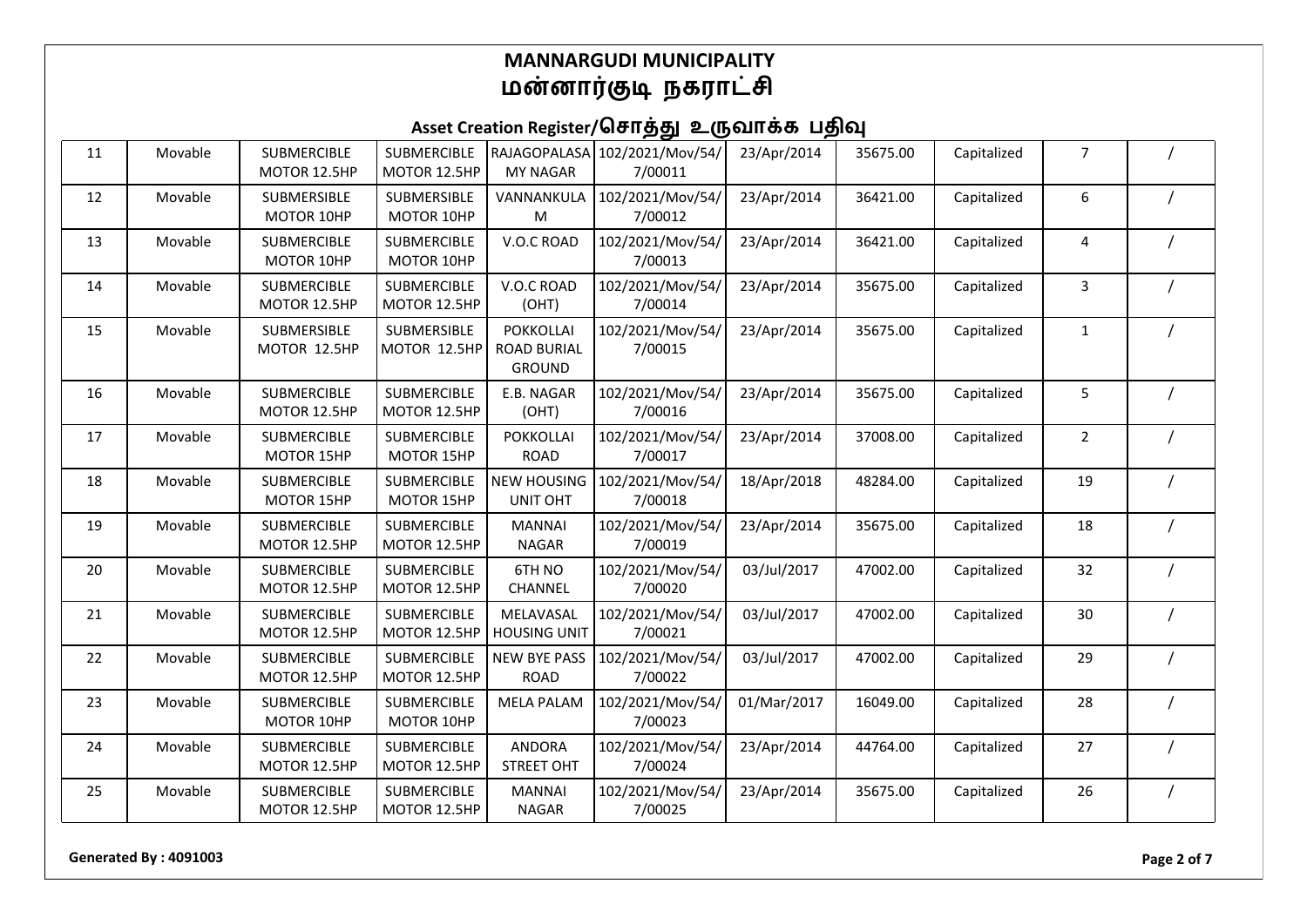| 26 | Movable | <b>SUBMERCIBLE</b><br>MOTOR 12.5HP | <b>SUBMERCIBLE</b><br>MOTOR 12.5HP | N NAGAR                                                   | BHARATHIDASA 102/2021/Mov/54/<br>7/00026 | 23/Apr/2014 | 35675.00  | Capitalized | 25           |  |
|----|---------|------------------------------------|------------------------------------|-----------------------------------------------------------|------------------------------------------|-------------|-----------|-------------|--------------|--|
| 27 | Movable | <b>SUBMERCIBLE</b><br>MOTOR 10HP   | <b>SUBMERCIBLE</b><br>MOTOR 10HP   | <b>MELA GOPURA</b><br>VASAL                               | 102/2021/Mov/54/<br>7/00027              | 23/Apr/2014 | 36421.00  | Capitalized | 24           |  |
| 28 | Movable | SUBMERCIBLE<br>MOTOR 7.5HP         | <b>SUBMERCIBLE</b><br>MOTOR 7.5HP  | <b>ANNA NAGAR</b>                                         | 102/2021/Mov/54/<br>7/00028              | 23/Apr/2014 | 29589.00  | Capitalized | 23           |  |
| 29 | Movable | <b>SUBMERCIBLE</b><br>MOTOR 10HP   | <b>SUBMERCIBLE</b><br>MOTOR 10HP   | <b>NEW HOUSING</b><br>UNIT (B BLOCK)                      | 102/2021/Mov/54/<br>7/00029              | 23/Apr/2014 | 36421.00  | Capitalized | 20           |  |
| 30 | Movable | MINI POWER PUMP<br>1HP             | <b>MINI POWER</b><br>PUMP 1HP      | <b>MASTHAN</b><br><b>PALLI STREET</b>                     | 102/2022/Mov/49/<br>7/00001              | 21/Nov/2013 | 111150.00 | Capitalized | 16           |  |
| 31 | Movable | <b>MINI POWER PUMP</b><br>1HP      | <b>MINI POWER</b><br>PUMP 1HP      | GOPALASAMUT<br><b>HIRM EAST</b>                           | 102/2022/Mov/54/<br>7/00001              | 05/Jul/2013 | 111150.00 | Capitalized | 4            |  |
| 32 | Movable | MINI POWER PUMP<br>1HP             | <b>MINI POWER</b><br>PUMP 1HP      | RAMANUJAM<br><b>STREET</b>                                | 102/2022/Mov/54/<br>7/00002              | 02/Apr/2015 | 74100.00  | Capitalized | 3            |  |
| 33 | Movable | <b>MINI POWER PUMP</b><br>1HP      | <b>MINI POWER</b><br>PUMP 1HP      | <b>THIRUTHURAIP</b><br><b>OONDI ROAD</b>                  | 102/2022/Mov/54/<br>7/00003              | 02/Apr/2015 | 148200.00 | Capitalized | $\mathbf{1}$ |  |
| 34 | Movable | MINI POWER PUMP<br>1HP             | <b>MINI POWER</b><br>PUMP 1HP      | ARISIKADAI<br>LANE                                        | 102/2022/Mov/54/<br>7/00004              | 25/Jul/2014 | 55575.00  | Capitalized | 23           |  |
| 35 | Movable | <b>MINI POWER PUMP</b><br>1HP      | <b>MINI POWER</b><br>PUMP 1HP      | <b>MARIYAMMAN</b><br><b>KOVIL MIDDLE</b><br><b>STREET</b> | 102/2022/Mov/54/<br>7/00005              | 15/Mar/2014 | 111150.00 | Capitalized | 22           |  |
| 36 | Movable | MINI POWER PUMP<br>1HP             | <b>MINI POWER</b><br>PUMP 1HP      | SAIVAKKARA<br><b>STREET</b>                               | 102/2022/Mov/54/<br>7/00006              | 20/Mar/2014 | 111150.00 | Capitalized | 21           |  |
| 37 | Movable | MINI POWER PUMP<br>1HP             | <b>MINI POWER</b><br>PUMP 1HP      | <b>CHETTY KULAM</b><br><b>NORTH</b>                       | 102/2022/Mov/54/<br>7/00007              | 24/Jan/2014 | 55575.00  | Capitalized | 20           |  |
| 38 | Movable | MINI POWER PUMP<br>1HP             | <b>MINI POWER</b><br>PUMP 1HP      | G.R. THOOPU                                               | 102/2022/Mov/54/<br>7/00008              | 21/Nov/2013 | 111150.00 | Capitalized | 19           |  |
| 39 | Movable | MINI POWER PUMP<br>1HP             | <b>MINI POWER</b><br>PUMP 1HP      | NEADUVAKKOT<br>TAI<br><b>MARIYAMMAN</b><br>KOVIL STREET   | 102/2022/Mov/54/<br>7/00009              | 21/Nov/2013 | 111150.00 | Capitalized | 18           |  |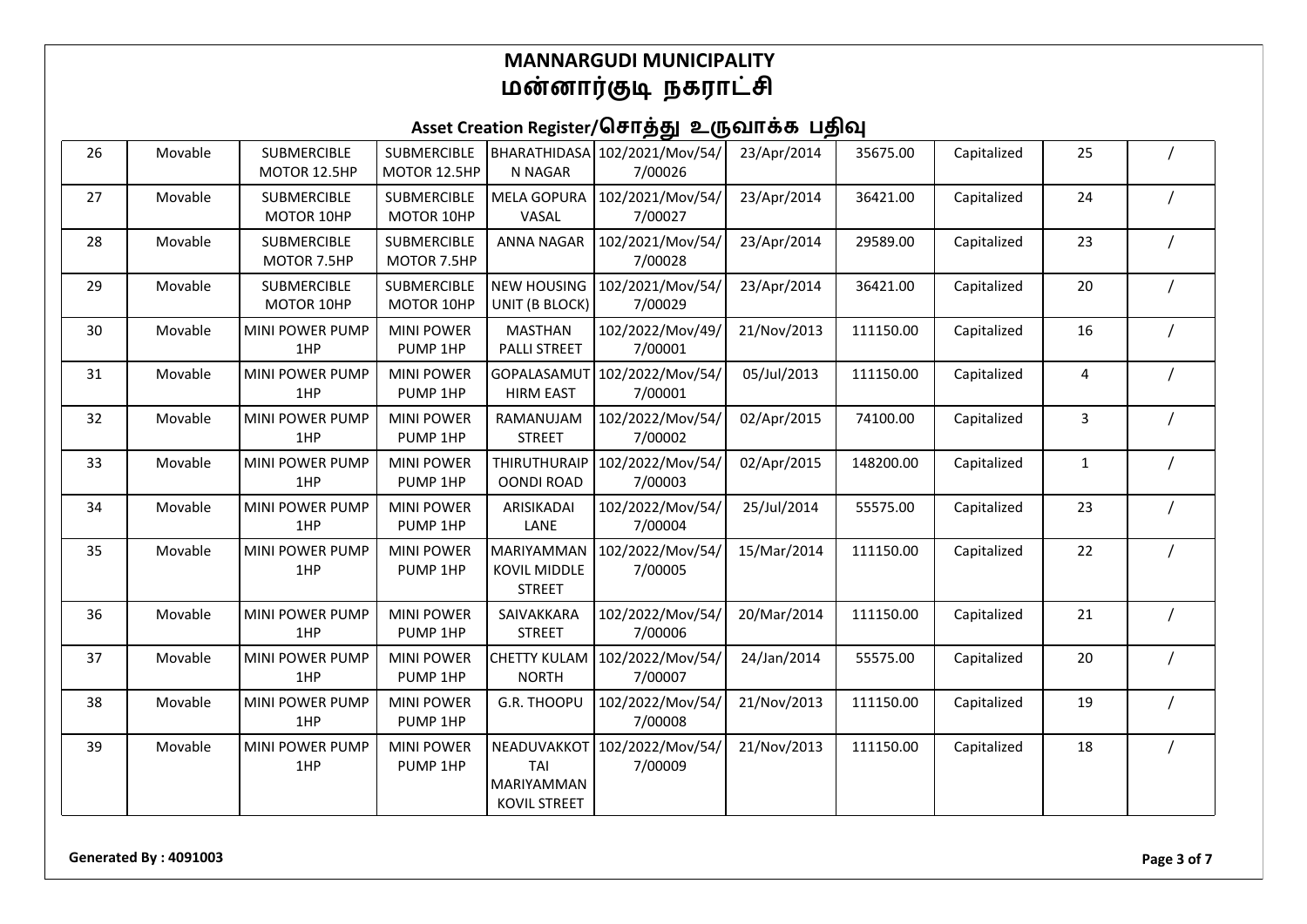| 40 | Movable | <b>MINI POWER PUMP</b><br>1HP | <b>MINI POWER</b><br>PUMP 1HP | <b>KANAKKAN</b><br><b>STREET</b>                        | 102/2022/Mov/54/<br>7/00010 | 21/Nov/2013 | 111150.00 | Capitalized | 17             |  |
|----|---------|-------------------------------|-------------------------------|---------------------------------------------------------|-----------------------------|-------------|-----------|-------------|----------------|--|
| 41 | Movable | <b>MINI POWER PUMP</b><br>1HP | <b>MINI POWER</b><br>PUMP 1HP | <b>ARUNA NAGAR</b>                                      | 102/2022/Mov/54/<br>7/00011 | 29/Sep/2013 | 150000.00 | Capitalized | 15             |  |
| 42 | Movable | MINI POWER PUMP<br>1HP        | <b>MINI POWER</b><br>PUMP 1HP | 6TH NO<br>CHANNEL                                       | 102/2022/Mov/54/<br>7/00012 | 29/Sep/2013 | 111150.00 | Capitalized | 14             |  |
| 43 | Movable | <b>MINI POWER PUMP</b><br>1HP | <b>MINI POWER</b><br>PUMP 1HP | <b>ANTHONIYAR</b><br>KOVIL STREET                       | 102/2022/Mov/54/<br>7/00013 | 29/Sep/2013 | 111150.00 | Capitalized | 13             |  |
| 44 | Movable | MINI POWER PUMP<br>1HP        | <b>MINI POWER</b><br>PUMP 1HP | 6TH NO<br>CHANNEL                                       | 102/2022/Mov/54/<br>7/00014 | 20/Sep/2013 | 111150.00 | Capitalized | 12             |  |
| 45 | Movable | MINI POWER PUMP<br>1HP        | <b>MINI POWER</b><br>PUMP 1HP | PATHMASALVA<br>R STREET                                 | 102/2022/Mov/54/<br>7/00015 | 19/Sep/2013 | 111150.00 | Capitalized | 11             |  |
| 46 | Movable | MINI POWER PUMP<br>1HP        | <b>MINI POWER</b><br>PUMP 1HP | THIRUPPARKAD<br>AL STREET                               | 102/2022/Mov/54/<br>7/00016 | 19/Sep/2013 | 111150.00 | Capitalized | 10             |  |
| 47 | Movable | MINI POWER PUMP<br>1HP        | <b>MINI POWER</b><br>PUMP 1HP | MARIYAMMAN<br><b>KOVIL</b><br>SANNATHI<br><b>STREET</b> | 102/2022/Mov/54/<br>7/00017 | 17/Jun/2013 | 111150.00 | Capitalized | 6              |  |
| 48 | Movable | MINI POWER PUMP<br>1HP        | <b>MINI POWER</b><br>PUMP 1HP | <b>NORTH</b><br><b>GOPURA VASAL</b>                     | 102/2022/Mov/54/<br>7/00018 | 27/Jun/2013 | 111150.00 | Capitalized | 9              |  |
| 49 | Movable | MINI POWER PUMP<br>1HP        | <b>MINI POWER</b><br>PUMP 1HP | <b>ARUNTHATHIYA</b><br><b>R STREET</b>                  | 102/2022/Mov/54/<br>7/00019 | 27/Jun/2013 | 111150.00 | Capitalized | 8              |  |
| 50 | Movable | MINI POWER PUMP<br>1HP        | <b>MINI POWER</b><br>PUMP 1HP | SANGUTHEERT<br>HAM                                      | 102/2022/Mov/54/<br>7/00020 | 27/Jun/2013 | 111150.00 | Capitalized | $\overline{7}$ |  |
| 51 | Movable | MINI POWER PUMP<br>1HP        | <b>MINI POWER</b><br>PUMP 1HP | AMBALAKKARA<br><b>STREET</b>                            | 102/2022/Mov/54/<br>7/00021 | 27/Jun/2013 | 111150.00 | Capitalized | 5              |  |
| 52 | Movable | MINI POWER PUMP<br>1HP        | <b>MINI POWER</b><br>PUMP 1HP | <b>K.K PARK</b>                                         | 102/2022/Mov/54/<br>7/00022 | 26/Aug/2016 | 148200.00 | Capitalized | 25             |  |
| 53 | Movable | MINI POWER PUMP<br>1HP        | <b>MINI POWER</b><br>PUMP 1HP | KEELA<br>PATHMASALVA<br>R STREET                        | 102/2022/Mov/54/<br>7/00023 | 27/Aug/2014 | 148200.00 | Capitalized | 27             |  |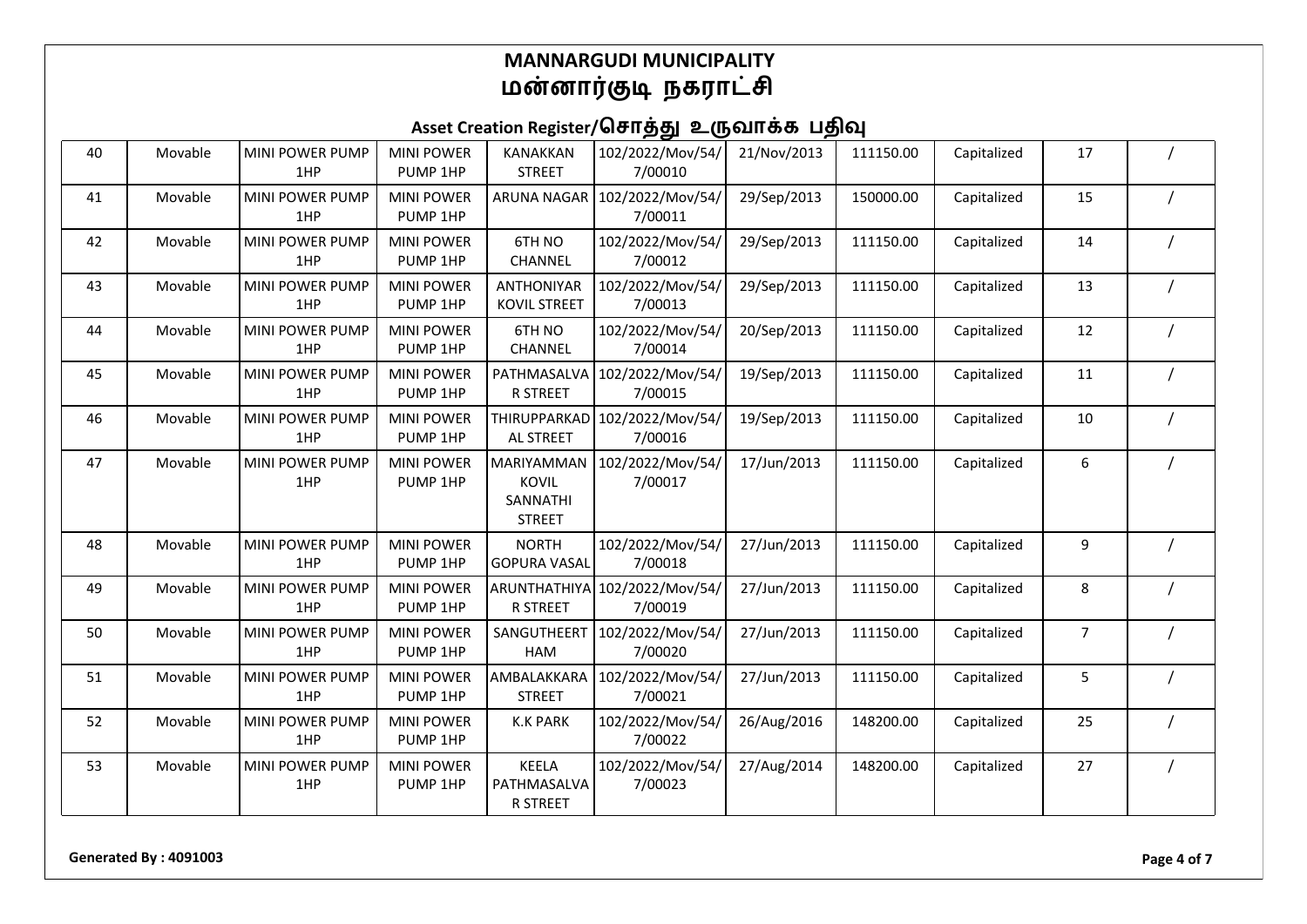| 54 | Movable | MINI POWER PUMP<br>1HP        | <b>MINI POWER</b><br>PUMP 1HP | R KOVIL<br>SANNATHI<br><b>STREET</b>                 | KAILASANATHA 102/2022/Mov/54/<br>7/00024 | 09/Sep/2014 | 148200.00 | Capitalized | 28 |  |
|----|---------|-------------------------------|-------------------------------|------------------------------------------------------|------------------------------------------|-------------|-----------|-------------|----|--|
| 55 | Movable | <b>MINI POWER PUMP</b><br>1HP | <b>MINI POWER</b><br>PUMP 1HP | <b>EDA STREET</b>                                    | 102/2022/Mov/54/<br>7/00025              | 18/Sep/2014 | 148200.00 | Capitalized | 30 |  |
| 56 | Movable | MINI POWER PUMP<br>1HP        | <b>MINI POWER</b><br>PUMP 1HP | <b>13TH STREET</b>                                   | 102/2022/Mov/54/<br>7/00026              | 25/Sep/2014 | 148200.00 | Capitalized | 31 |  |
| 57 | Movable | <b>MINI POWER PUMP</b><br>1HP | <b>MINI POWER</b><br>PUMP 1HP | SATHIYAMOOR<br>THY METTU<br><b>STREET</b>            | 102/2022/Mov/54/<br>7/00027              | 25/Sep/2014 | 148200.00 | Capitalized | 32 |  |
| 58 | Movable | MINI POWER PUMP<br>1HP        | <b>MINI POWER</b><br>PUMP 1HP | PATTAKARA<br><b>STREET</b>                           | 102/2022/Mov/54/<br>7/00028              | 01/Oct/2014 | 148200.00 | Capitalized | 33 |  |
| 59 | Movable | MINI POWER PUMP<br>1HP        | <b>MINI POWER</b><br>PUMP 1HP | <b>MASTHAN</b><br>PALLI STREET                       | 102/2022/Mov/54/<br>7/00029              | 15/Oct/2014 | 148200.00 | Capitalized | 34 |  |
| 60 | Movable | MINI POWER PUMP<br>1HP        | <b>MINI POWER</b><br>PUMP 1HP | VANAKKARA<br><b>STREET</b>                           | 102/2022/Mov/54/<br>7/00030              | 15/Oct/2014 | 148200.00 | Capitalized | 35 |  |
| 61 | Movable | <b>MINI POWER PUMP</b><br>1HP | <b>MINI POWER</b><br>PUMP 1HP | <b>RAJ NAGAR</b>                                     | 102/2022/Mov/54/<br>7/00031              | 02/Dec/2014 | 111150.00 | Capitalized | 35 |  |
| 62 | Movable | MINI POWER PUMP<br>1HP        | <b>MINI POWER</b><br>PUMP 1HP | <b>POKKOLLAI</b><br><b>ROAD</b>                      | 102/2022/Mov/54/<br>7/00032              | 17/Feb/2015 | 148200.00 | Capitalized | 40 |  |
| 63 | Movable | <b>MINI POWER PUMP</b><br>1HP | <b>MINI POWER</b><br>PUMP 1HP | <b>AZAD STREET</b>                                   | 102/2022/Mov/54/<br>7/00033              | 21/May/2015 | 148200.00 | Capitalized | 43 |  |
| 64 | Movable | MINI POWER PUMP<br>1HP        | <b>MINI POWER</b><br>PUMP 1HP | <b>MANNAPPAN</b><br><b>STREET</b>                    | 102/2022/Mov/54/<br>7/00034              | 26/May/2015 | 148200.00 | Capitalized | 44 |  |
| 65 | Movable | MINI POWER PUMP<br>1HP        | <b>MINI POWER</b><br>PUMP 1HP | <b>KAKITHAPATTA</b><br><b>RAI STREET</b>             | 102/2022/Mov/54/<br>7/00035              | 15/Jul/2015 | 148200.00 | Capitalized | 46 |  |
| 66 | Movable | <b>MINI POWER PUMP</b><br>1HP | <b>MINI POWER</b><br>PUMP 1HP | KAILASANATHA<br>R KOVIL<br>SANNATHI<br><b>STREET</b> | 102/2022/Mov/54/<br>7/00036              | 29/Jul/2015 | 166725.00 | Capitalized | 47 |  |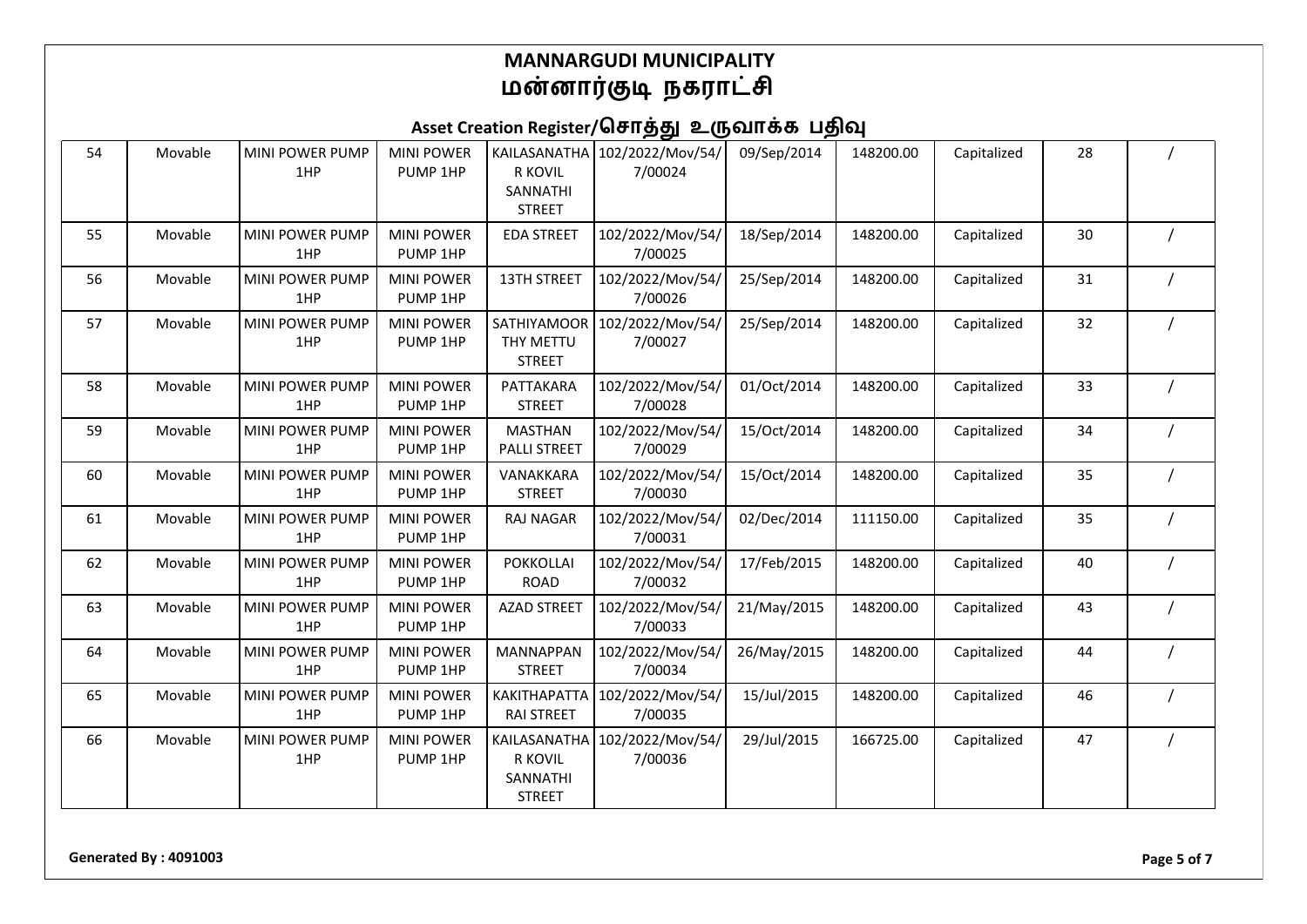| 67 | Movable | MINI POWER PUMP<br>1HP        | <b>MINI POWER</b><br>PUMP 1HP | KAILASANATHA<br>R KOVIL<br>SANNATHI<br><b>STREET</b>     | 102/2022/Mov/54/<br>7/00037              | 29/Jul/2015 | 166725.00 | Capitalized | 48             |  |
|----|---------|-------------------------------|-------------------------------|----------------------------------------------------------|------------------------------------------|-------------|-----------|-------------|----------------|--|
| 68 | Movable | MINI POWER PUMP<br>1HP        | <b>MINI POWER</b><br>PUMP 1HP | 16TH STREET<br><b>MUTHAL SETHI</b>                       | 102/2022/Mov/54/<br>7/00038              | 07/Aug/2015 | 74100.00  | Capitalized | 49             |  |
| 69 | Movable | <b>MINI POWER PUMP</b><br>1HP | <b>MINI POWER</b><br>PUMP 1HP | <b>BIG PALLIVASAL</b><br><b>STREET</b>                   | 102/2022/Mov/54/<br>7/00039              | 19/Sep/2015 | 148200.00 | Capitalized | 50             |  |
| 70 | Movable | <b>MINI POWER PUMP</b><br>1HP | <b>MINI POWER</b><br>PUMP 1HP | <b>JAYANKONDAN</b><br><b>ATHAR KOVIL</b><br><b>NORTH</b> | 102/2022/Mov/54/<br>7/00040              | 21/Aug/2015 | 74100.00  | Capitalized | 52             |  |
| 71 | Movable | MINI POWER PUMP<br>1HP        | <b>MINI POWER</b><br>PUMP 1HP |                                                          | MULLAI NAGAR 102/2022/Mov/54/<br>7/00041 | 16/Dec/2014 | 148200.00 | Capitalized | 36             |  |
| 72 | Movable | MINI POWER PUMP<br>1HP        | <b>MINI POWER</b><br>PUMP 1HP | PAMANI<br><b>BARRIEL</b><br><b>GROUND</b>                | 102/2022/Mov/54/<br>7/00042              | 17/Mar/2015 | 148200.00 | Capitalized | 41             |  |
| 73 | Movable | <b>MINI POWER PUMP</b><br>1HP | <b>MINI POWER</b><br>PUMP 1HP | <b>PRM PARK</b>                                          | 102/2022/Mov/54/<br>7/00043              | 30/Mar/2015 | 148200.00 | Capitalized | 42             |  |
| 74 | Movable | <b>MINI POWER PUMP</b><br>1HP | <b>MINI POWER</b><br>PUMP 1HP | VANCHINATHA<br>N NAGAR                                   | 102/2022/Mov/54/<br>7/00044              | 17/Oct/2014 | 148200.00 | Capitalized | 36             |  |
| 75 | Movable | MINI POWER PUMP<br>1HP        | <b>MINI POWER</b><br>PUMP 1HP | <b>JAINA STREET</b><br><b>NORTH</b>                      | 102/2022/Mov/54/<br>7/00045              | 01/Feb/2014 | 148200.00 | Capitalized | 37             |  |
| 76 | Movable | <b>MINI POWER PUMP</b><br>1HP | <b>MINI POWER</b><br>PUMP 1HP | KAMATCHIAM<br><b>MAN KOVIL</b><br><b>STREET</b>          | 102/2022/Mov/54/<br>7/00046              | 25/Jul/2014 | 148200.00 | Capitalized | 24             |  |
| 77 | Movable | MINI POWER PUMP<br>1HP        | <b>MINI POWER</b><br>PUMP 1HP | KULANTHAIVEL<br><b>STREET</b>                            | 102/2022/Mov/54/<br>7/00047              | 02/Apr/2015 | 166725.00 | Capitalized | $\overline{2}$ |  |
| 78 | Movable | MINI POWER PUMP<br>1HP        | <b>MINI POWER</b><br>PUMP 1HP | 17TH STREET                                              | 102/2022/Mov/54/<br>7/00048              | 15/Jun/2015 | 148200.00 | Capitalized | 45             |  |
| 79 | Movable | MINI POWER PUMP<br>1HP        | <b>MINI POWER</b><br>PUMP 1HP | <b>KATTUNAYAKK</b><br>AN STREET                          | 102/2022/Mov/54/<br>7/00049              | 09/Sep/2014 | 148200.00 | Capitalized | 29             |  |